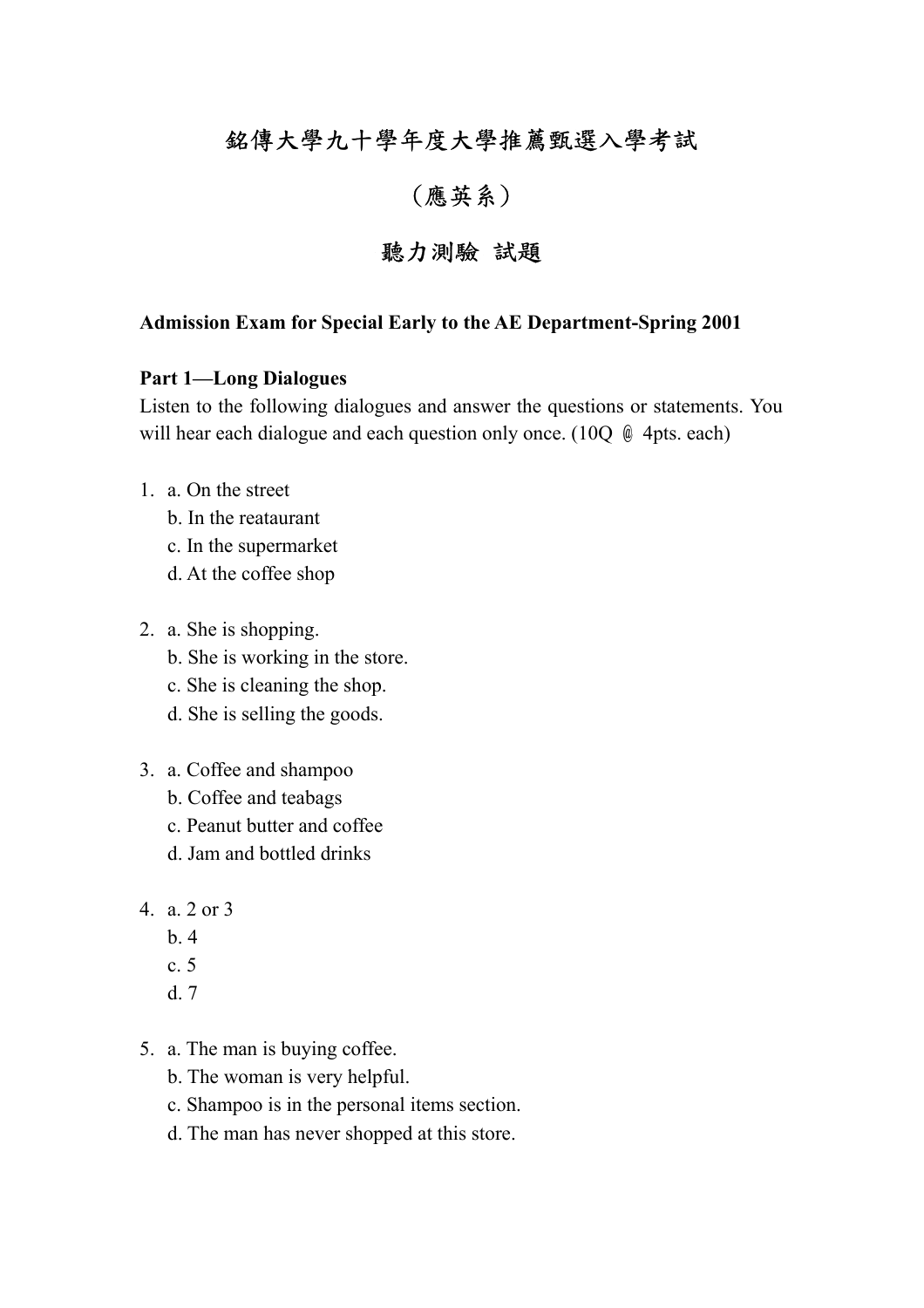- 6. a. To the Grand Hotel
	- b. To a job interview
	- c. To a party
	- d. To school
- 7. a. He took the wrong bus.
	- b. He took the wrong taxi.
	- c. He got off at the wrong stop.
	- d. He walked for 5 minutes on Chung Shan.
- 8. a. Chung Shan Shih Chang.
	- b. Shin Lin
	- c. Ming Chuan University
	- d. The Grand Hotel
- 9. a. Because taxis are too expensive
	- b. Because he wanted to get there on time
	- c. Because he like busses more than taxis
	- d. Because busses are more direct
- 10. a. He would prefer to work at the Grand Hotel.
	- b. He thinks it's not easy to work for Ming Chuan.
	- c. He doesn't care about getting this job.
	- d. He really wants to get this job at Ming Chuan.

### **Part 2—Best Response**

Choose the best response to the following questions or statements. (10Q  $\&$  2 pts. each)

- 11. a . Yes, thanks, that is down here.
	- b. Excuse me, there is too much room.
	- c. Yes, please, you can see the TV.
	- d. No, thanks, I'm comfortable standing.
- 12. a. Yes, it will be nice to take a honeymoon.
	- b. And how do you like your new apartment?
	- c. Yes, it would be nice to have your own place.
	- d. No, getting married is your own business.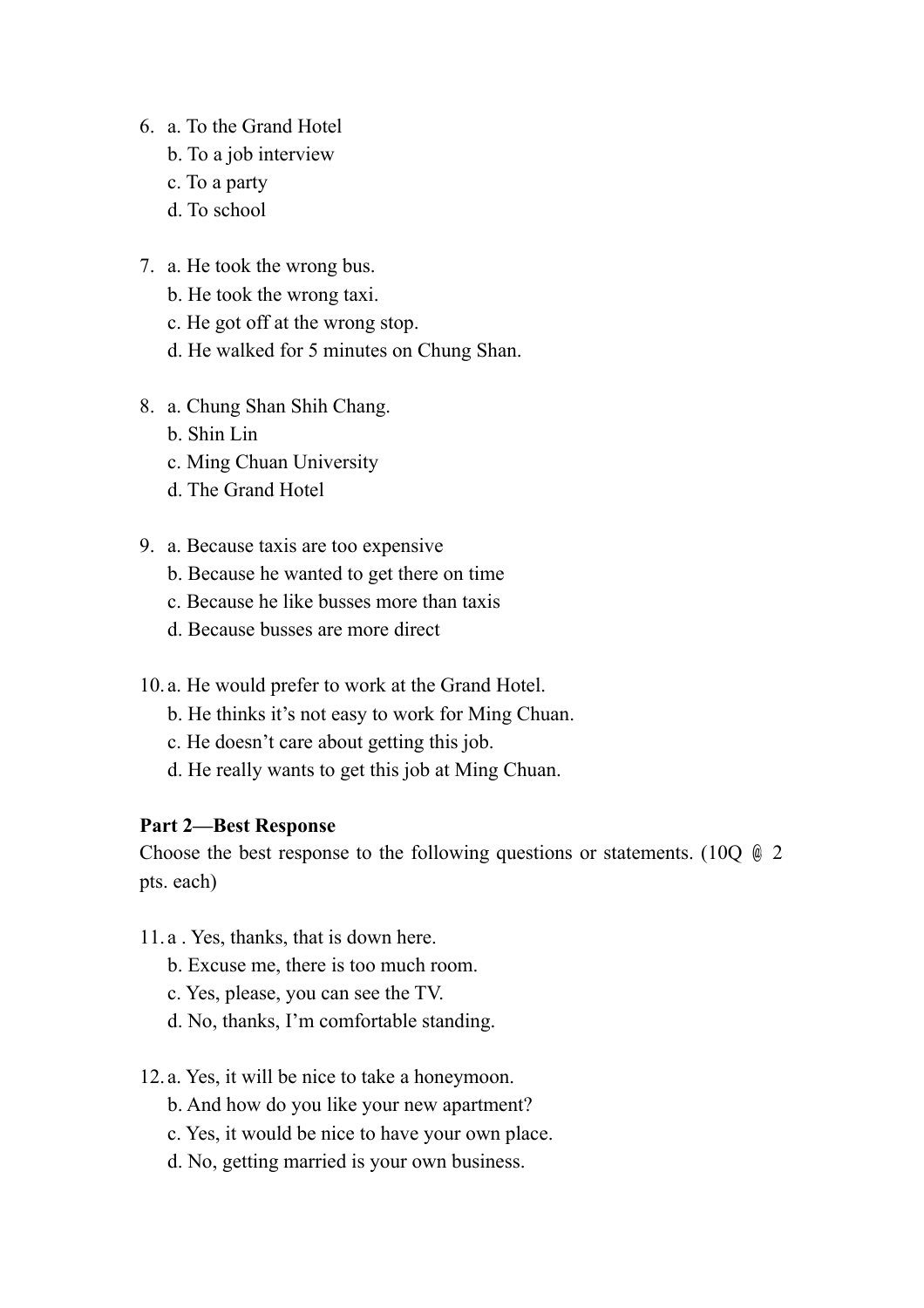- 13. a. Yes, I like the pillars.
	- b. No, it's majestic.
	- c. Really? I prefer the U.S.
	- d. Graduating is not easy.
- 14. a. Yes, Taiwanese love eating.
	- b. Yes, Taiwanese can spend more money.
	- c. Yes, there are more people in Taiwan.
	- d. Yes, people are going to standard colleges.
- 15. a. Have a nice day.
	- b. You're welcome.
	- c. I feel terrible.
	- d. That's okay.
- 16. a. Thank you. I believe it will help.
	- b. Please, water is what I need.
	- c. Sorry, I need to feel better.
	- d. What is this cup of water helping?
- 17. a. No, I don't like people to touch me.
	- b. Certainly. Here, let me writer it down.
	- c. Absolutely, I welcome you to come and visit.
	- d. Yes, I use email to keep up with the news.
- 18. a. How can you not make plans?
	- b. Yes, summer is really hot here.
	- c. Well, I'm not sure yet. And you?
	- d. No, summer is vacation time for me.
- 19. a. Yes, my friend told me they're a lot of fun.
	- b. No, I'm sure that they are serious teachers.
	- c. Really? The school is known to be strict.
	- d. Yeah, I heard the same thing from my sister.
- 20. a. That sounds like a lot of fun. When?
	- b. Then, are you willing to go on a motorcycle?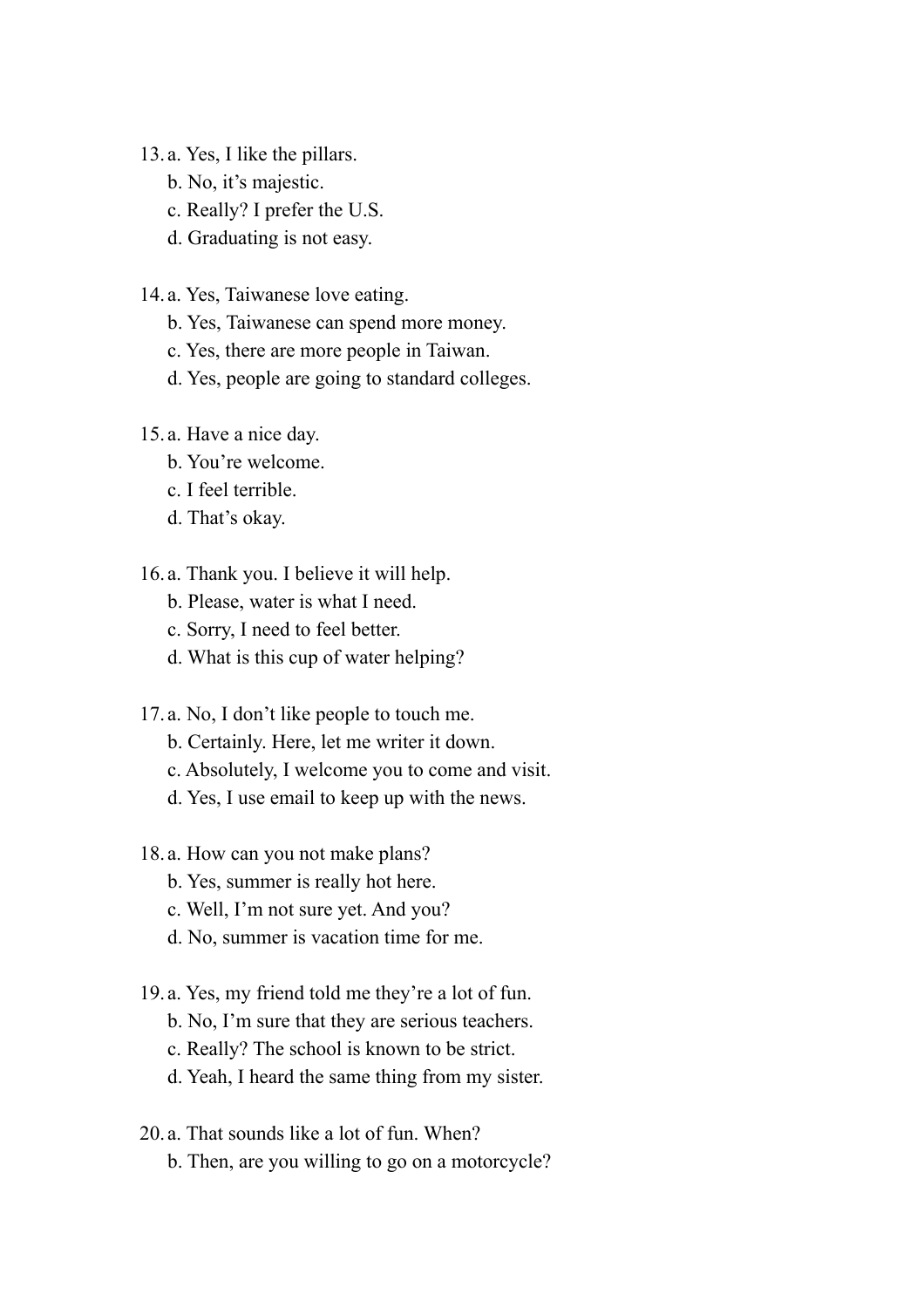- c. It's convenient to have a motorcycle.
- d. Please travel with me around Taiwan.

### **Part 3—SHORT DIALOGUES (10Q**  $\oplus$  **2)**

- 21. a. Mary is his sister
	- b. Mary is his niece.
	- c. Mary is his sister-in-law
	- d. Mary is his cousin

### 22. a. Green

- b. Blue
- c. Pink
- d. Yellow

### 23. a. He called the wrong number.

- b. She's gone out and will come back later
- c. She's talking to someone else on the telephone
- d. He doesn't know who Tina Jones is.

### 24. a. At the bank

- b. At the police-station
- c. At the hospital
- d. At the car repair shop

### 25. a. A few weeks ago

- b. Today
- c. Very soon
- d. Many years before
- 26. a. On the bus
	- b. At the office
	- c. In the mountains
	- d. Back at home

### 27. a. Basketball

- b. Tennis
- c. Golf
- d. Football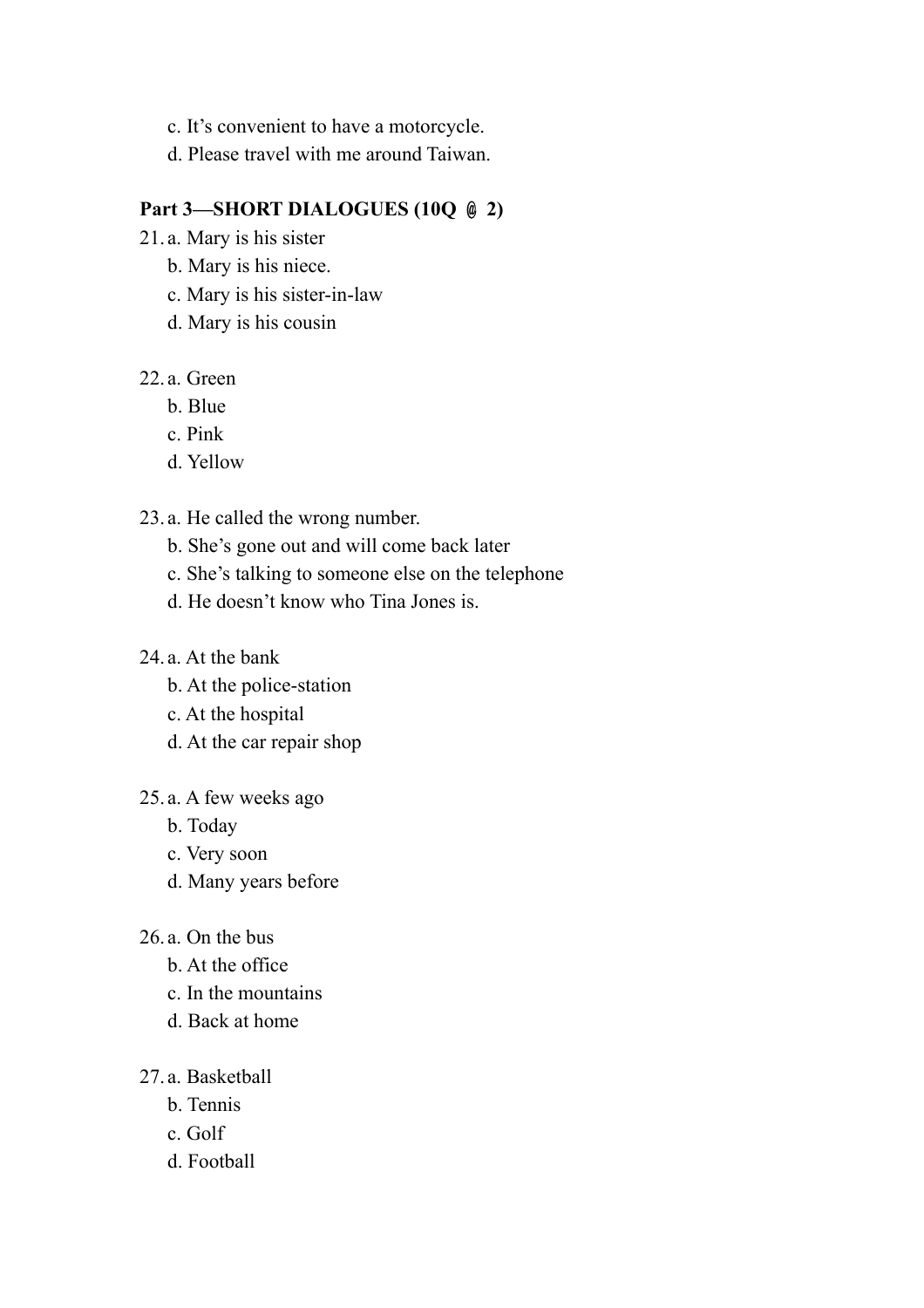### 28. a. A comedy

- b. A horror movie
- c. A true-life story
- d. A romantic movie
- 29. a. It is too hot at the beach
	- b. It is too far to go to the beach
	- c. There is too much sand at the beach
	- d. There are too many people at the beach
- 30. a. Because he won't do well in his final test
	- b. Because he will do well in his final test
	- c. Because he didn't do well in his mid-term test
	- d. Because he did do well in his mid-term test

### **Part 4—CONTINUOUS DIALOGE (5Q**  $\&$  **4)**

- 31.Where is the woman calling?
	- a. A photo studio
	- b. A farm
	- c. A school
	- d. A park

### 32.How long does the course last?

- a. 3 evenings
- b. A week
- c. Monday. Wednesday. Friday
- d. 10 weeks

### 33.What is the total cost of the course?

- a. \$44
- b. \$7.75
- c. \$51.75
- d. \$75.44
- 34.Why would they go outside sometimes on this course?
	- a. To take pictures
	- b. To see friends